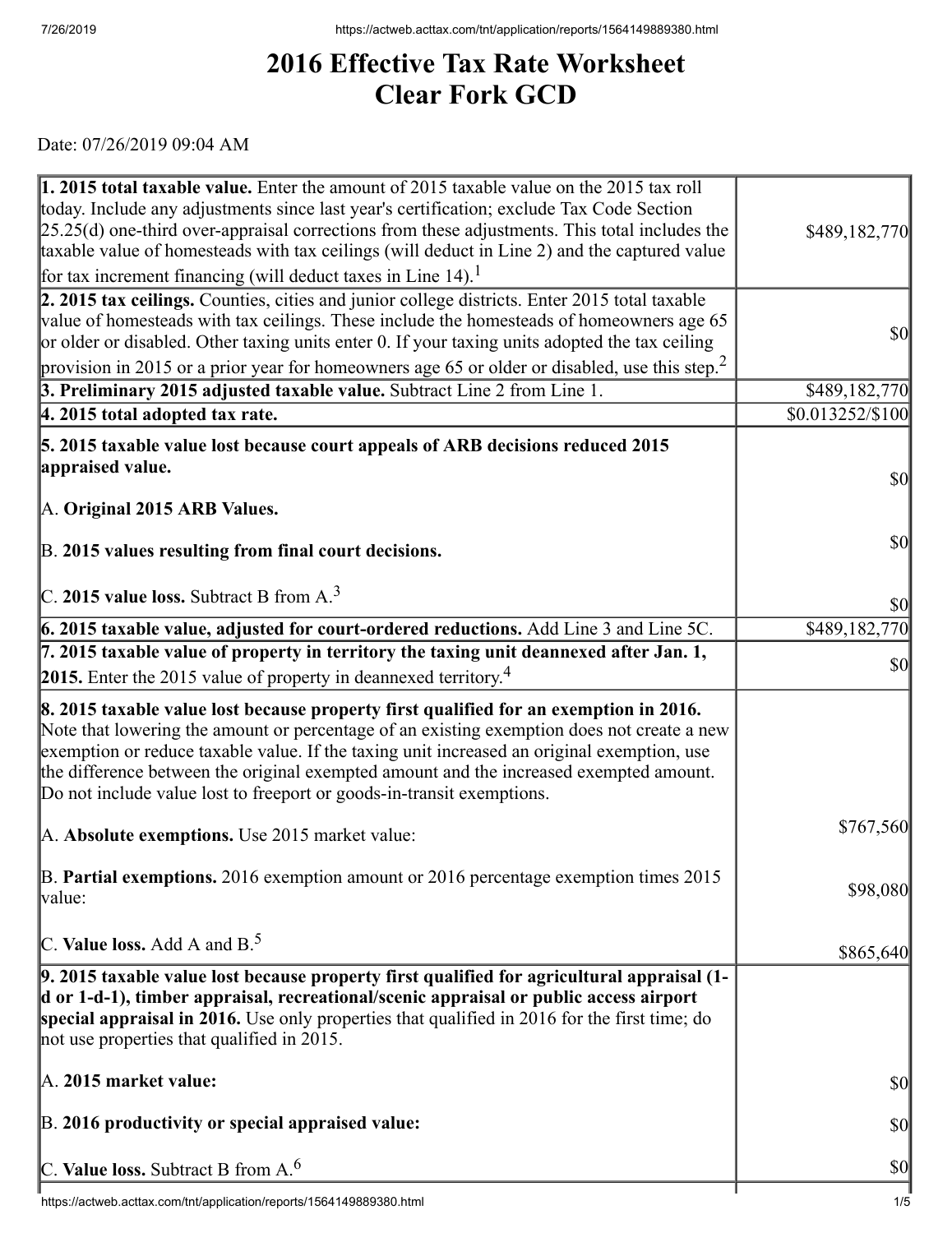7/26/2019 https://actweb.acttax.com/tnt/application/reports/1564149889380.html

| 10. Total adjustments for lost value. Add lines 7, 8C and 9C.                                                                                                                                                                                                                                                                                                                                                                                                                                                                                                                                                                                                                                                            | \$865,640                           |
|--------------------------------------------------------------------------------------------------------------------------------------------------------------------------------------------------------------------------------------------------------------------------------------------------------------------------------------------------------------------------------------------------------------------------------------------------------------------------------------------------------------------------------------------------------------------------------------------------------------------------------------------------------------------------------------------------------------------------|-------------------------------------|
| 11. 2015 adjusted taxable value. Subtract Line 10 from Line 6.                                                                                                                                                                                                                                                                                                                                                                                                                                                                                                                                                                                                                                                           | \$488,317,130                       |
| 12. Adjusted 2015 taxes. Multiply Line 4 by line 11 and divide by \$100.                                                                                                                                                                                                                                                                                                                                                                                                                                                                                                                                                                                                                                                 | \$64,711                            |
| 13. Taxes refunded for years preceding tax year 2015. Enter the amount of taxes refunded<br>by the taxing unit for tax years preceding tax year 2015. Types of refunds include court<br>decisions, Tax Code Section 25.25(b) and (c) corrections and Tax Code Section 31.11<br>payment errors. Do not include refunds for tax year 2015. This line applies only to tax years<br>preceding tax year $2015.7$                                                                                                                                                                                                                                                                                                              | $\frac{1}{2}$                       |
| 14. Taxes in tax increment financing (TIF) for tax year 2015. Enter the amount of taxes<br>paid into the tax increment fund for a reinvestment zone as agreed by the taxing unit. If the                                                                                                                                                                                                                                                                                                                                                                                                                                                                                                                                 | $\frac{1}{2}$                       |
| taxing unit has no 2016 captured appraised value in Line 16D, enter $0.8$<br>15. Adjusted 2015 taxes with refunds and TIF adjustment. Add Lines 12 and 13, subtract                                                                                                                                                                                                                                                                                                                                                                                                                                                                                                                                                      |                                     |
| Line $14.9$                                                                                                                                                                                                                                                                                                                                                                                                                                                                                                                                                                                                                                                                                                              | \$64,711                            |
| 16. Total 2016 taxable value on the 2016 certified appraisal roll today. This value<br>includes only certified values and includes the total taxable value of homesteads with tax<br>ceilings (will deduct in Line 18). These homesteads include homeowners age 65 or older or<br>disabled. <sup>10</sup>                                                                                                                                                                                                                                                                                                                                                                                                                |                                     |
| A. Certified values:                                                                                                                                                                                                                                                                                                                                                                                                                                                                                                                                                                                                                                                                                                     | \$444,764,080                       |
| B. Counties: Include railroad rolling stock values certified by the Comptroller's office:                                                                                                                                                                                                                                                                                                                                                                                                                                                                                                                                                                                                                                | $ 10\rangle$                        |
| C. Pollution control exemption: Deduct the value of property exempted for the current tax<br>year for the first time as pollution control property:                                                                                                                                                                                                                                                                                                                                                                                                                                                                                                                                                                      | $\vert \mathbf{S} \mathbf{0} \vert$ |
| D. Tax increment financing: Deduct the 2016 captured appraised value of property taxable<br>by a taxing unit in a tax increment financing zone for which the 2016 taxes will be deposited<br>into the tax increment fund. Do not include any new property value that will be included in<br>Line 21 below. <sup>11</sup>                                                                                                                                                                                                                                                                                                                                                                                                 | $ 10\rangle$                        |
| E. Total 2016 value. Add A and B, then subtract C and D.                                                                                                                                                                                                                                                                                                                                                                                                                                                                                                                                                                                                                                                                 |                                     |
|                                                                                                                                                                                                                                                                                                                                                                                                                                                                                                                                                                                                                                                                                                                          | \$444,764,080                       |
| $\vert$ 17. Total value of properties under protest or not included on certified appraisal roll. $^{12}$                                                                                                                                                                                                                                                                                                                                                                                                                                                                                                                                                                                                                 |                                     |
| $\mathbb A$ . 2016 taxable value of properties under protest. The chief appraiser certifies a list of<br>properties still under ARB protest. The list shows the appraisal district's value and the<br>taxpayer's claimed value, if any, or an estimate of the value if the taxpayer wins. For each of<br>the properties under protest, use the lowest of these values. Enter the total value. <sup>13</sup>                                                                                                                                                                                                                                                                                                              | \$0                                 |
| B. 2016 value of properties not under protest or included on certified appraisal roll.<br>The chief appraiser gives taxing units a list of those taxable properties that the chief<br>appraiser knows about, but are not included in the appraisal roll certification. These<br>properties also are not on the list of properties that are still under protest. On this list of<br>properties, the chief appraiser includes the market value, appraised value and exemptions for<br>the preceding year and a reasonable estimate of the market value, appraised value and<br>exemptions for the current year. Use the lower market, appraised or taxable value (as<br>appropriate). Enter the total value. <sup>14</sup> | $ 10\rangle$                        |
| C. Total value under protest or not certified: Add A and B.                                                                                                                                                                                                                                                                                                                                                                                                                                                                                                                                                                                                                                                              |                                     |
|                                                                                                                                                                                                                                                                                                                                                                                                                                                                                                                                                                                                                                                                                                                          |                                     |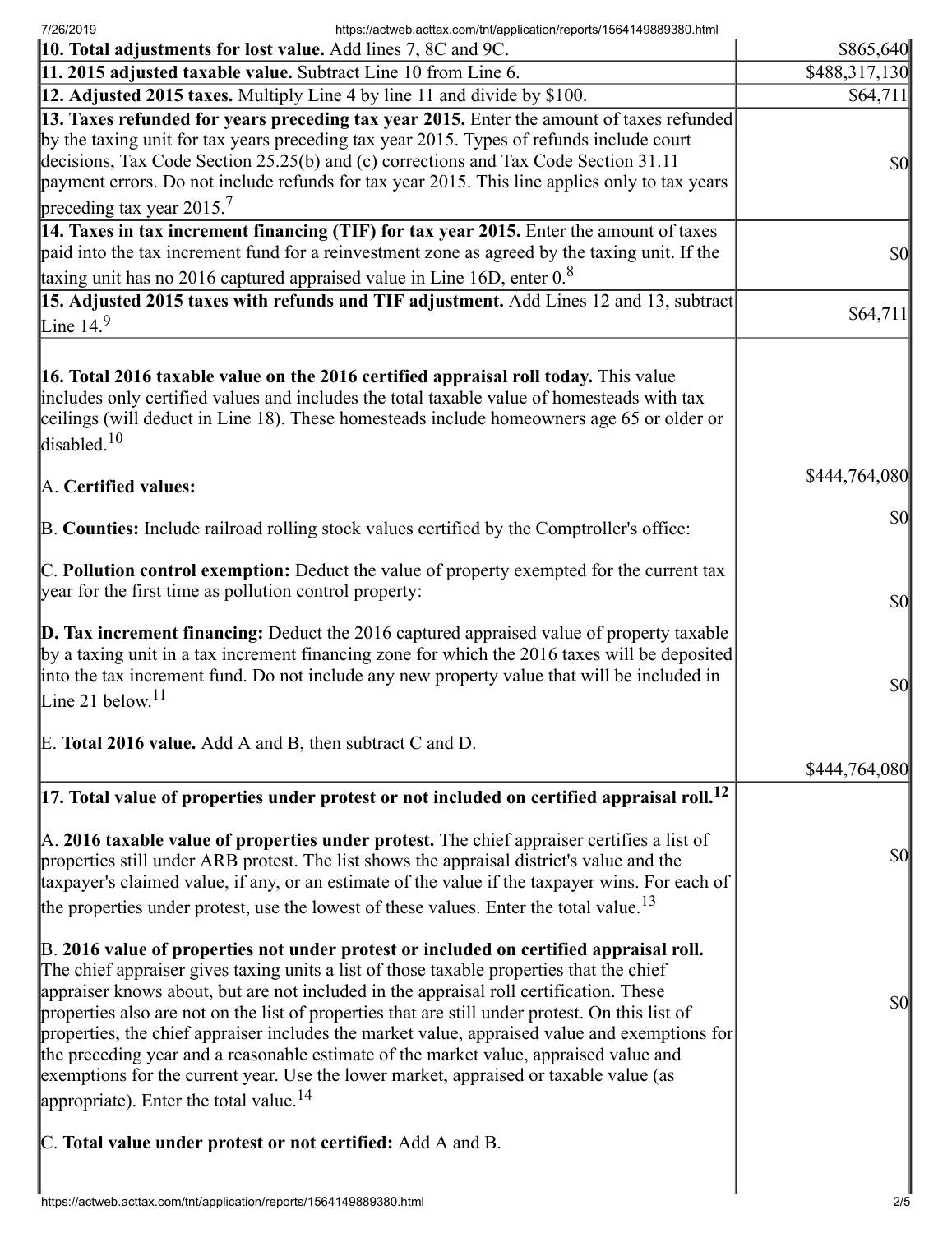|                                                                                                                                                                                                                                                                                                                                                                                                                                                          | <b>\$0</b>        |
|----------------------------------------------------------------------------------------------------------------------------------------------------------------------------------------------------------------------------------------------------------------------------------------------------------------------------------------------------------------------------------------------------------------------------------------------------------|-------------------|
| 18. 2016 tax ceilings. Counties, cities and junior colleges enter 2016 total taxable value of<br>homesteads with tax ceilings. These include the homesteads of homeowners age 65 or older<br>or disabled. Other taxing units enter 0. If your taxing units adopted the tax ceiling provision                                                                                                                                                             | <b>\$0</b>        |
| $\parallel$ in 2015 or a prior year for homeowners age 65 or older or disabled, use this step. <sup>15</sup><br>19. 2016 total taxable value. Add Lines 16E and 17C. Subtract Line 18.                                                                                                                                                                                                                                                                   |                   |
|                                                                                                                                                                                                                                                                                                                                                                                                                                                          | \$444,764,080     |
| 20. Total 2016 taxable value of properties in territory annexed after Jan. 1, 2015.<br>Include both real and personal property. Enter the 2016 value of property in territory<br>$\lvert$ annexed. <sup>16</sup>                                                                                                                                                                                                                                         | <b>\$0</b>        |
| 21. Total 2016 taxable value of new improvements and new personal property located                                                                                                                                                                                                                                                                                                                                                                       |                   |
| in new improvements. New means the item was not on the appraisal roll in 2015. An<br>improvement is a building, structure, fixture or fence erected on or affixed to land. New<br>additions to existing improvements may be included if the appraised value can be<br>determined. New personal property in a new improvement must have been brought into the<br>taxing unit after Jan. 1, 2015, and be located in a new improvement. New improvements do | \$5,590,950       |
| include property on which a tax abatement agreement has expired for $2016$ . <sup>17</sup>                                                                                                                                                                                                                                                                                                                                                               |                   |
| 22. Total adjustments to the 2016 taxable value. Add Lines 20 and 21.                                                                                                                                                                                                                                                                                                                                                                                    | \$5,590,950       |
| 23. 2016 adjusted taxable value. Subtract Line 22 from Line 19.                                                                                                                                                                                                                                                                                                                                                                                          | \$439,173,130     |
| <b>24. 2016 effective tax rate.</b> Divide Line 15 by Line 23 and multiply by $$100.18$                                                                                                                                                                                                                                                                                                                                                                  | $$0.014734/\$100$ |
| <b>25. COUNTIES ONLY.</b> Add together the effective tax rates for each type of tax the county                                                                                                                                                                                                                                                                                                                                                           |                   |
| levies. The total is the 2016 county effective tax rate. <sup>1</sup>                                                                                                                                                                                                                                                                                                                                                                                    |                   |

A county, city or hospital district that adopted the additional sales tax in November 2015 or in May 2016 must adjust its effective tax rate. The Additional Sales Tax Rate Worksheet sets out this adjustment. Do not forget to complete the Additional Sales Tax Rate Worksheet if the taxing unit adopted the additional sales tax on these dates.

<sup>1</sup>Tex. Tax Code Section  $26.012(14)$ <sup>2</sup>Tex. Tax Code Section  $26.012(14)$  $3$ Tex. Tax Code Section 26.012(13)  $4$ Tex. Tax Code Section 26.012(15)  $5$ Tex. Tax Code Section 26.012(15)  ${}^{6}$ Tex. Tax Code Section 26.012(15)  $7$ Tex. Tax Code Section 26.012(13)  ${}^{8}$ Tex. Tax Code Section 26.03(c)  $^{9}$ Tex. Tax Code Section 26.012(13)  $10$ Tex. Tax Code Section 26.012(15)  $11$ Tex. Tax Code Section 26.03(c) <sup>12</sup>Tex. Tax Code Section  $26.01(c)$ <sup>13</sup>Tex. Tax Code Section 26.04 and 26.041 <sup>14</sup>Tex. Tax Code Section 26.04 and 26.041  $15$ Tex. Tax Code Section 26.012(6)  $16$ Tex. Tax Code Section 26.012(17) <sup>17</sup>Tex. Tax Code Section  $26.012(17)$  $18$ Tex. Tax Code Section 26.04(c)  $19$ Tex. Tax Code Section 26.04(d)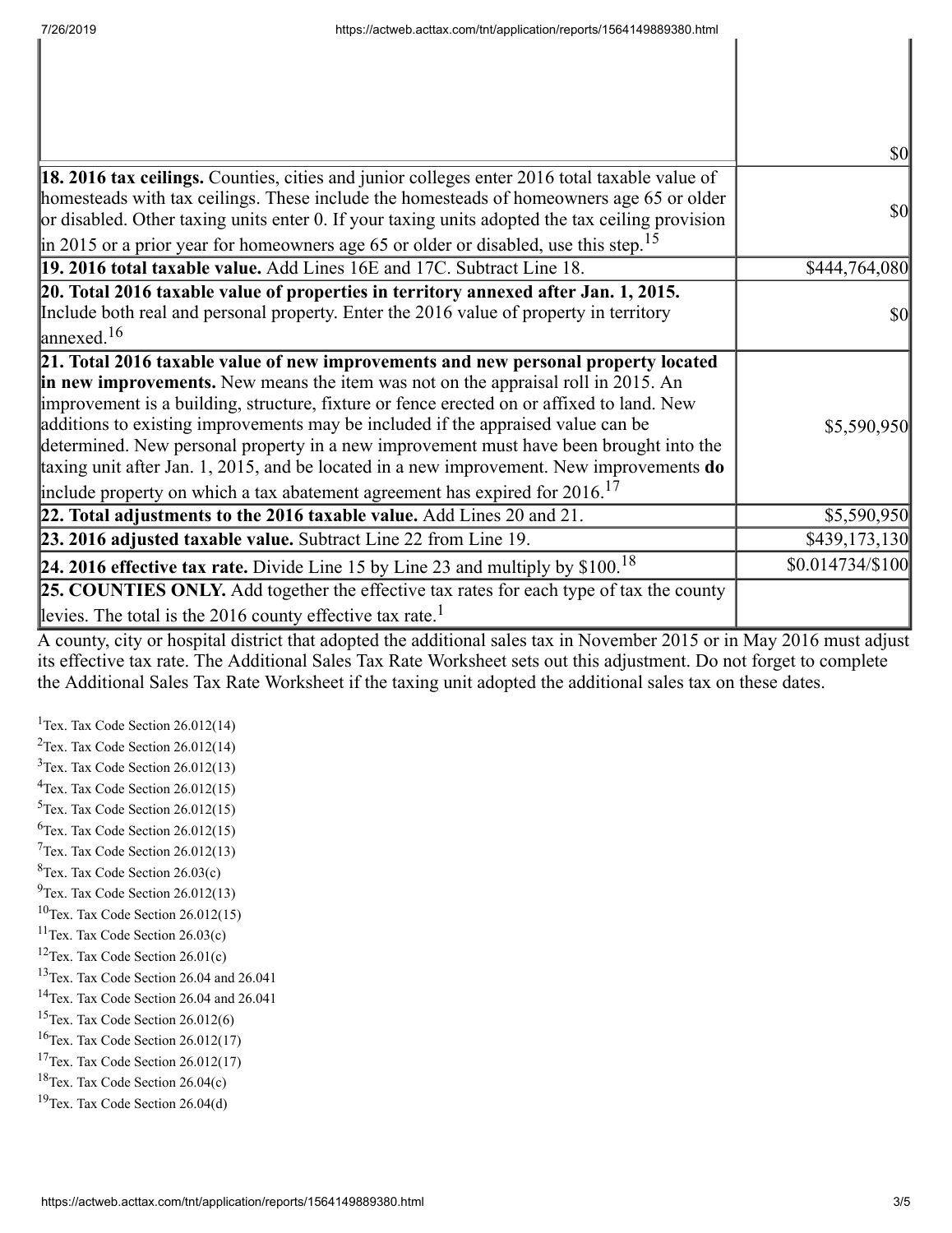## **2016 Rollback Tax Rate Worksheet Clear Fork GCD**

Date: 07/26/2019

| 26. 2015 maintenance and operations (M&O) tax rate.                                                                                                                                          | \$0.013252/\$100                      |
|----------------------------------------------------------------------------------------------------------------------------------------------------------------------------------------------|---------------------------------------|
| 27. 2015 adjusted taxable value. Enter the amount from Line 11.                                                                                                                              | \$488,317,130                         |
| 28. 2015 M&O taxes.                                                                                                                                                                          |                                       |
|                                                                                                                                                                                              |                                       |
|                                                                                                                                                                                              |                                       |
| A. Multiply Line 26 by Line 27 and divide by \$100.                                                                                                                                          | \$64,711                              |
| B. Cities, counties and hospital districts with additional sales tax: Amount of additional                                                                                                   |                                       |
| sales tax collected and spent on M&O expenses in 2015. Enter amount from full year's sales                                                                                                   | \$0                                   |
| tax revenue spent for M&O in 2015 fiscal year, if any. Other taxing units enter 0. Counties                                                                                                  |                                       |
| exclude any amount that was spent for economic development grants from the amount of                                                                                                         |                                       |
| sales tax spent.                                                                                                                                                                             |                                       |
| C. Counties: Enter the amount for the state criminal justice mandate. If second or later year,                                                                                               |                                       |
| the amount is for increased cost above last year's amount. Other taxing units enter 0.                                                                                                       | $ 10\rangle$                          |
|                                                                                                                                                                                              |                                       |
| D. Transferring function: If discontinuing all of a department, function or activity and                                                                                                     |                                       |
| transferring it to another taxing unit by written contract, enter the amount spent by the taxing                                                                                             |                                       |
| unit discontinuing the function in the 12 months preceding the month of this calculation. If                                                                                                 | $ 10\rangle$                          |
| the taxing unit did not operate this function for this 12-month period, use the amount spent<br>in the last full fiscal year in which the taxing unit operated the function. The taxing unit |                                       |
| discontinuing the function will subtract this amount in H below. The taxing unit receiving                                                                                                   |                                       |
| the function will add this amount in H below. Other taxing units enter 0.                                                                                                                    |                                       |
|                                                                                                                                                                                              |                                       |
| E. Taxes refunded for years preceding tax year 2015: Enter the amount of M&O taxes                                                                                                           |                                       |
| refunded in the preceding year for taxes before that year. Types of refunds include court<br>decisions, Tax Code Section 25.25(b) and (c) corrections and Tax Code Section 31.11             | $ 10\rangle$                          |
| payment errors. Do not include refunds for tax year 2015. This line applies only to tax years                                                                                                |                                       |
| $\beta$ preceding tax year 2015.                                                                                                                                                             |                                       |
|                                                                                                                                                                                              |                                       |
| <b>F. Enhanced indigent health care expenditures:</b> Enter the increased amount for the current                                                                                             |                                       |
| year's enhanced indigent health care expenditures above the preceding tax year's enhanced                                                                                                    | \$0                                   |
| indigent health care expenditures, less any state assistance.                                                                                                                                |                                       |
| G. Taxes in TIF: Enter the amount of taxes paid into the tax increment fund for a                                                                                                            |                                       |
| reinvestment zone as agreed by the taxing unit. If the taxing unit has no 2016 captured                                                                                                      | \$0                                   |
| appraised value in Line 16D, enter 0.                                                                                                                                                        |                                       |
|                                                                                                                                                                                              |                                       |
| <b>H. Adjusted M&amp;O Taxes.</b> Add A, B, C, E and F. For unit with D, subtract if discontinuing                                                                                           |                                       |
| function and add if receiving function. Subtract G.<br>29. 2016 adjusted taxable value. Enter Line 23 from the Effective Tax Rate Worksheet.                                                 | \$64,711<br>$\overline{$}439,173,130$ |
| 30. 2016 effective maintenance and operations rate. Divide Line 28H by Line 29 and                                                                                                           |                                       |
| multiply by $$100$ .                                                                                                                                                                         | \$0.014734/\$100                      |
| $31.2016$ rollback maintenance and operation rate. Multiply Line 30 by 1.08.                                                                                                                 | \$0.015912/\$100                      |
| 32. Total 2016 debt to be paid with property taxes and additional sales tax revenue.                                                                                                         |                                       |
| "Debt" means the interest and principal that will be paid on debts that:                                                                                                                     |                                       |
| $(1)$ are paid by property taxes,                                                                                                                                                            |                                       |
| https://actweb.acttax.com/tnt/application/reports/1564149889380.html                                                                                                                         | 4/5                                   |